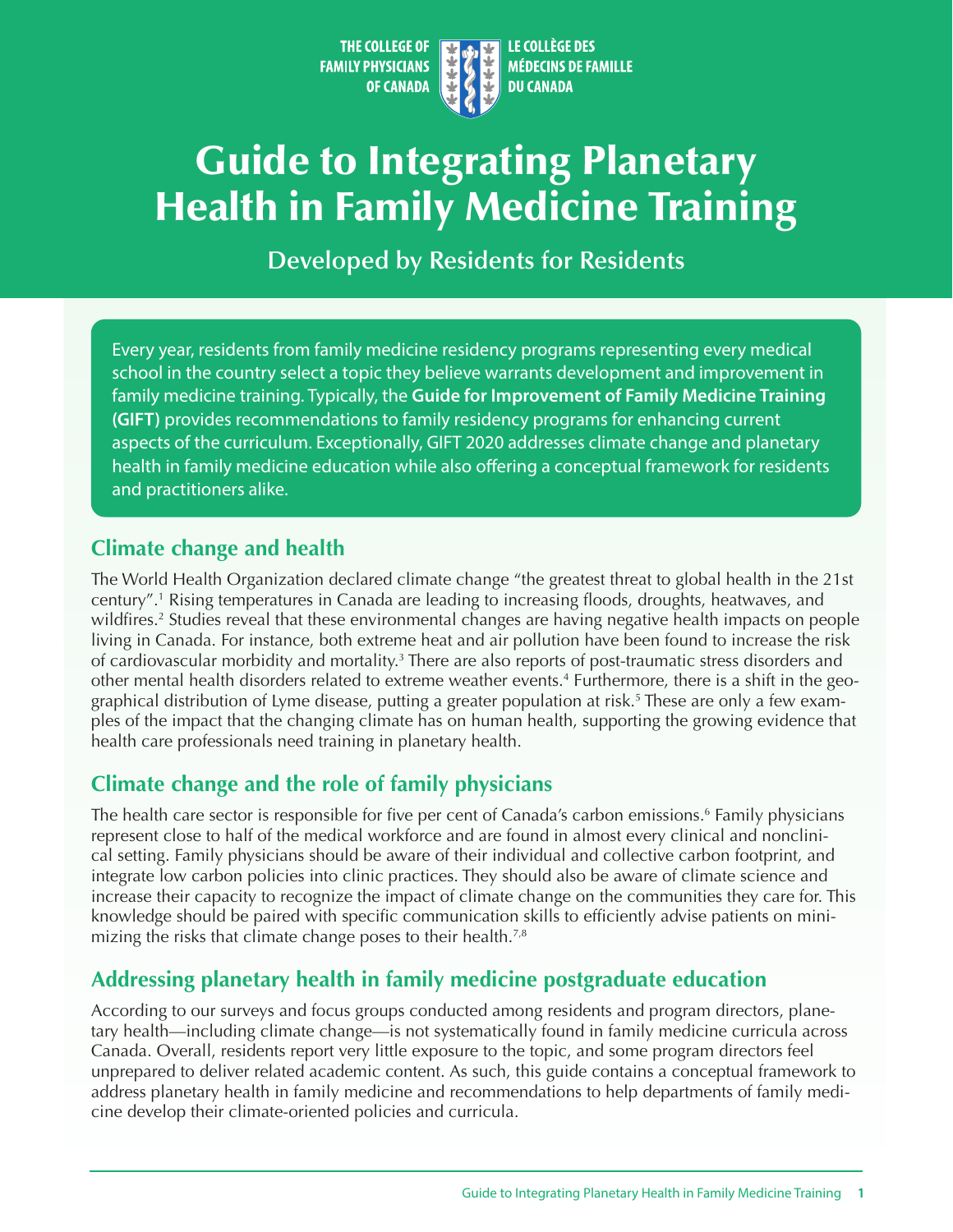# **A Conceptual Framework for Integrating Planetary Health in Family Medicine**



#### **Recommendations**

- Every department of family medicine should have at least one planetary health faculty lead who addresses climate change and health within curricula, and supports the department for advancing planetary health initiatives
- Each family medicine program should develop its own climate-related curriculum and incorporate climate change and human health in existing academic and clinical activities
- The curricula should highlight the following concepts:
	- o Teaching family medicine residents about change, its anthropogenic causes and impacts on human health, focusing on increasing environmental literacy among learners
	- o Offering practical solutions to reduce family physicians' carbon footprint in any clinical setting and participate in climate change mitigation and adaptation
	- o Providing ways for residents to efficiently engage in patient education regarding the co-benefits of environmental sustainability and health
	- o Equipping residents with tools to participate in community-centred advocacy for mitigation and adaptation to the climate crisis